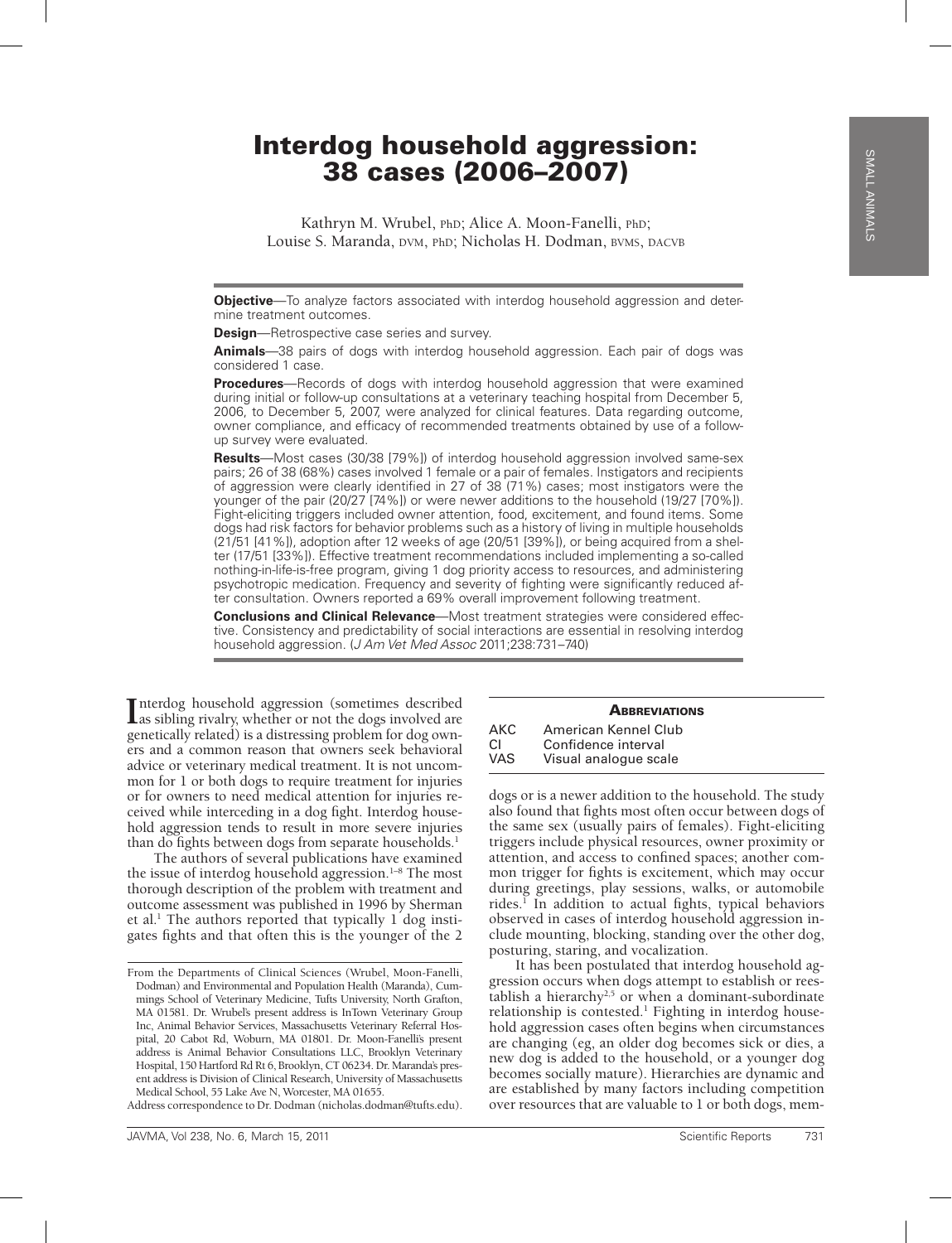ories of past encounters over resources, motivational differences, and responsiveness to threat or deference behaviors.<sup>9</sup>

The outcome for interdog household aggression is reported to be worse if the instigating dog is the younger of the 2 dogs, if a human has been bitten, or if the owner cannot predict when the aggression will occur.<sup>1</sup> If an older dog in the home cannot fend off the challenge of a younger dog or a dog does not recognize deference and becomes a chronic instigator, severe injuries may result. In such circumstances, dogs may need to be kept separated for safety purposes.

Alliance aggression is a type of interdog household aggression in which dogs fight in the presence of their owners and are frequently reported to coexist peacefully when left unsupervised in the household.<sup>10</sup> Dogs with alliance aggression typically fight over owner attention, and many skirmishes occur around doorways or hallways when the dogs simultaneously try to greet their owners. These fights may be intense because the owner is associated with valuable resources. It has been postulated that owners may contribute to interdog household aggression and leave unresolved conflict between the dogs if they treat their dogs equally, show sympathy to a dog that instigates fights, or punish a dog that instigates fights.1–5 Domestic canines are sensitive to inequity in offering rewards, $11$  and this could lead to subsequent conflict. Interdog household aggression can be a response to inconsistent interactions in the household, which may create anxiety and tension between the dogs. Dogs that have lived in multiple households or shelters may have received mixed messages from previous owners or cohabitating dogs. Also, owners in the same home may behave inconsistently and respond differently in the same situation.

Interdog household aggression may also result from a lack of communication or miscommunication between the dogs involved.<sup>8</sup> If a dog does not display or recognize communication signals properly, its inappropriate actions may lead to an aggressive encounter. A dog may be at risk to act inappropriately if it was not well socialized with other dogs, was orphaned or handraised, or was born without littermates.

After examination to rule out physical disorders such as endocrine abnormalities or pain, treatments for interdog household aggression include avoidance of fight-eliciting triggers, the use of a head collar or trailing leash for physical control, and the use of an aversive citronella spray or a physical barrier such as a board to separate fighting dogs. Use of a muzzle is not typically advised as it may increase anxiety or give 1 dog a physical advantage.

A common behavioral approach to resolving interdog household aggression includes selection of 1 dog to consistently receive the first access to resources and the best resources (eg, food, treats, toys, owner attention, having a leash put on, and access to doorways and furniture). Determination of which of the 2 dogs to support (ie, which dog will be provided priority access to resources) is typically based on age, sex, health, and tenacity<sup>2</sup>; this may be difficult in a clinical setting where time spent with the dogs is limited and owners may not describe behavioral interactions accurately.

One method is to support the younger, healthier, larger, or more confident dog, and the aggressor may possess these qualities.3 Alternatively, a senior support program may be suggested in which the eldest dog or the dog that was acquired first receives support.<sup>5</sup> It has been recommended that clinicians wait up to 6 weeks before reversing the rank order in cases where this approach appears ineffective.5

A so-called nothing-in-life-is-free program may be incorporated into the treatment plan to create better communication and consistent interactions between the dogs and owner. This entails making 1 or both dogs work for their resources (including petting and attention) by obeying commands. Owners are instructed to ignore attention-seeking behavior and to initiate and terminate interactions with 1 or both dogs.

Other behavioral approaches to reduce interdog household aggression include systematic desensitization and counterconditioning methods.<sup>1</sup> These techniques involve gradually, incrementally, and repeatedly exposing the dogs to each other and teaching them that pleasant experiences occur when the other dog is near. In extreme cases, separation and gradual reintroduction of the dogs may be advised.

If a dog has extreme emotional attachment to its owner and this results in fights, independence training may provide a solution. This method involves encouraging, rewarding, and training the dog to do things independently (away from the owner) and can be particularly helpful in cases of alliance aggression.

Medications that increase circulating concentrations of serotonin in the brain can reduce reactivity, anxiety, and responsiveness to aggression or fight-eliciting triggers. The serotonergic system is involved in impulsive aggression.12 Studies have shown that serotonin agonists decrease aggression and that lower concentrations of serotonin metabolites are found in the CSF of aggressive dogs than in that of nonaggressive dogs.13 Fluoxetine, a selective serotonin reuptake inhibitor, is a commonly administered medication that is useful for treatment of aggression problems and is reported to reduce aggression in dogs after approximately  $3$  weeks of treatment.<sup>14</sup>

Research suggests that a low-protein, all-natural diet can reduce some forms of aggression in dogs; high circulating concentrations of protein are thought to block serotonin precursors from crossing the blood-brain barrier, and certain artificial preservatives are thought to have negative effects on behavior.<sup>15</sup> Exercise also helps to relax an anxious dog and to increase concentrations of serotonin in the brain, which helps to reduce reactivity.<sup>16</sup>

Few scientific studies in the literature have focused on interdog household aggression. The purpose of the study reported here was to examine interdog household aggression in detail from signalment to outcome and to provide in-depth information on the history of the dogs involved and other comorbid diagnoses that could contribute to the problem. We also sought to evaluate various treatment recommendations by use of a follow-up survey to assess outcomes, owner compliance, and efficacy of the recommended treatments, and to describe an effective treatment strategy for improving interdog household aggression problems on the basis of these findings.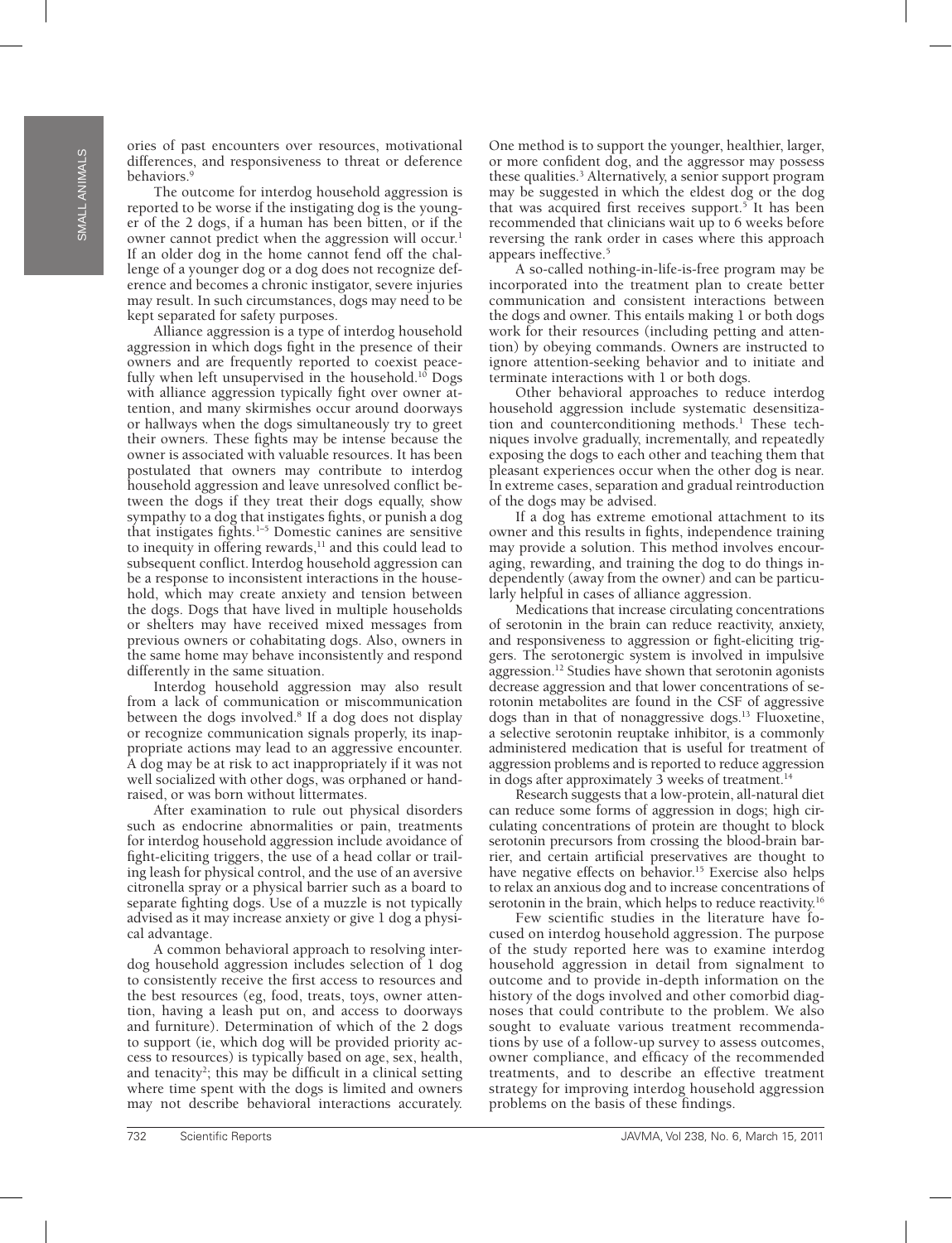## Materials and Methods

**Case selection**—Hard-copy and computer database files of the Animal Behavior Clinic at Tufts University Cummings School of Veterinary Medicine, Grafton, Mass, were searched for records of dogs with interdog household aggression that were examined during initial or follow-up visits from December 5, 2006, to December 5, 2007. Each pair of dogs involved in interdog aggression was considered 1 case. Although some dogs (9/38 [24%]) had individual records, in the majority of cases (29/38 [76%]), 1 record contained information for both dogs. One case was excluded from the study because the owner had been provided a written remote consultation prior to the dogs' initial examination at the clinic.

**Behavior consultations**—Both dogs in each case were examined during a 90-minute consultation, which included review of a detailed history form completed by the owner prior to consultation, discussion of behavioral issues and history with the owners, and observation of the dogs. A suitable treatment plan was developed for each pair of dogs. Owners were offered 6 months of unlimited follow-up by telephone or e-mail as part of the consultation process, and recheck appointments were scheduled in 6-month increments. Each consultation was performed by a veterinary behaviorist (NHD; 19/38 [50%] cases), a certified applied animal behaviorist (AM-F; 16/38 [42%]), or both clinicians (3/38 [8%]). All dogs in the study were healthy, and medical records were obtained from the referring veterinarian. If medication was recommended, the veterinary behaviorist examined the dog and prescribed the drug. Dogs that received medication were examined every 6 months, and blood samples were obtained at each of these visits for biochemical analysis as a measure of liver function (circulating activities of ALP, ALT, AST, and GGT; concentrations of albumin, total protein, globulin, bilirubin [total, direct, and indirect], triglycerides, glucose, chloride, potassium, sodium, and total  $CO<sub>2</sub>$ ; and calculation of the albumin-globulin ratio and anion gap).

**Study design and records review**—The 2-part study included a detailed analysis of consultation records and of the results of postconsultation outcome surveys. Data collected from case records included signalment and history information provided in a questionnaire completed by clients, discharge orders that detailed the clinician's observations, and recommendations approved by the primary clinician in charge of the case. Outcome surveys were sent via mail to owners on April 24, 2008, with a follow-up sent to those who did not respond by July 23, 2008. Information collected from surveys included self-reported owner compliance and case outcomes.

**History questionnaire**—Descriptive data recorded in history forms<sup>a</sup> by dog owners included age, weight, breed, sex, and neuter status of each dog as well as information regarding duration of ownership and sources from which dogs were obtained. A chart in the history form allowed owners to indicate applicable risk factors for behavior problems for their dogs, which included

a history of living in multiple households, adoption of the dog when it was  $> 12$  weeks old (ie, after the sensitive period for socialization<sup>17</sup>), acquisition from a shelter or pet shop, and being orphaned or born with no littermates.

Owners provided information about the dogs by responding to open-ended questions. This included the number of dogs in the household and the overall social relationship between the dogs. Owners were asked to describe the fighting in general and to provide details regarding the most recent fight. If multiple fights were described, all were included in the analysis. Information reported regarding incidents of interdog household aggression included age of onset; whether 1 dog was known to consistently instigate fights; number, frequency, duration, and intensity of fights; whether fights resulted in injuries to dogs or owners; and the types of injuries acquired, if applicable. Owners also described fight-eliciting triggers and the methods they had used to stop fights. Owners were asked whether the fighting had increased or decreased in intensity, frequency, or duration.

A diagnostic form<sup>18</sup> used to rate aggressive behavior in 28 situations that typically elicit owner-directed aggression from dogs was evaluated as part of each record. Owners checked the most severe category of response (not tried, no aggressive response, growling, lip-lifting, snapping, and biting) for each situation. Situations described on the form were designed to assess resource guarding, guarding of personal space (ie, the area immediately around the dog), and responses to human behaviors potentially perceived as threatening by the dog. If multiple responses were indicated for a particular situation, the 1 category that indicated the strongest aggression response was used for analysis. For purposes of analysis, owner-directed aggression was considered clinically relevant in dogs that had growling, lip-lifting, snapping, or biting responses indicated for  $>$  5 of the 28 listed situations.

Owner assessments indicated on a chart<sup>19</sup> used to obtain diagnostic information for separation anxiety were also analyzed. Owners rated each dog's response as none, mild, moderate, or severe for each of 13 situations used to determine the dog's responses to owner preparations to leave the house, what the dog's actions were when the owners were not at home, and how the dog behaved when owners returned. Dogs for which 3 or more responses on the separation anxiety chart were indicated as mild, moderate, or severe were considered to have clinically relevant separation anxiety for purposes of analysis. Owners were also asked whether their dog appeared to be excessively frightened by various (listed) items and situations, which included noises, vehicles, people carrying things, car rides, appliances, stairs, and slippery floors; they were also allowed to describe other items or situations.

The history form included open-ended questions that asked for descriptions of each dog's medical history and details regarding lifestyle and training history. Questions were asked concerning the dog's social interactions with humans and other animals (ie, whether the dog had aggressive or fearful behaviors toward members of the household, unfamiliar humans or animals, or veterinary staff).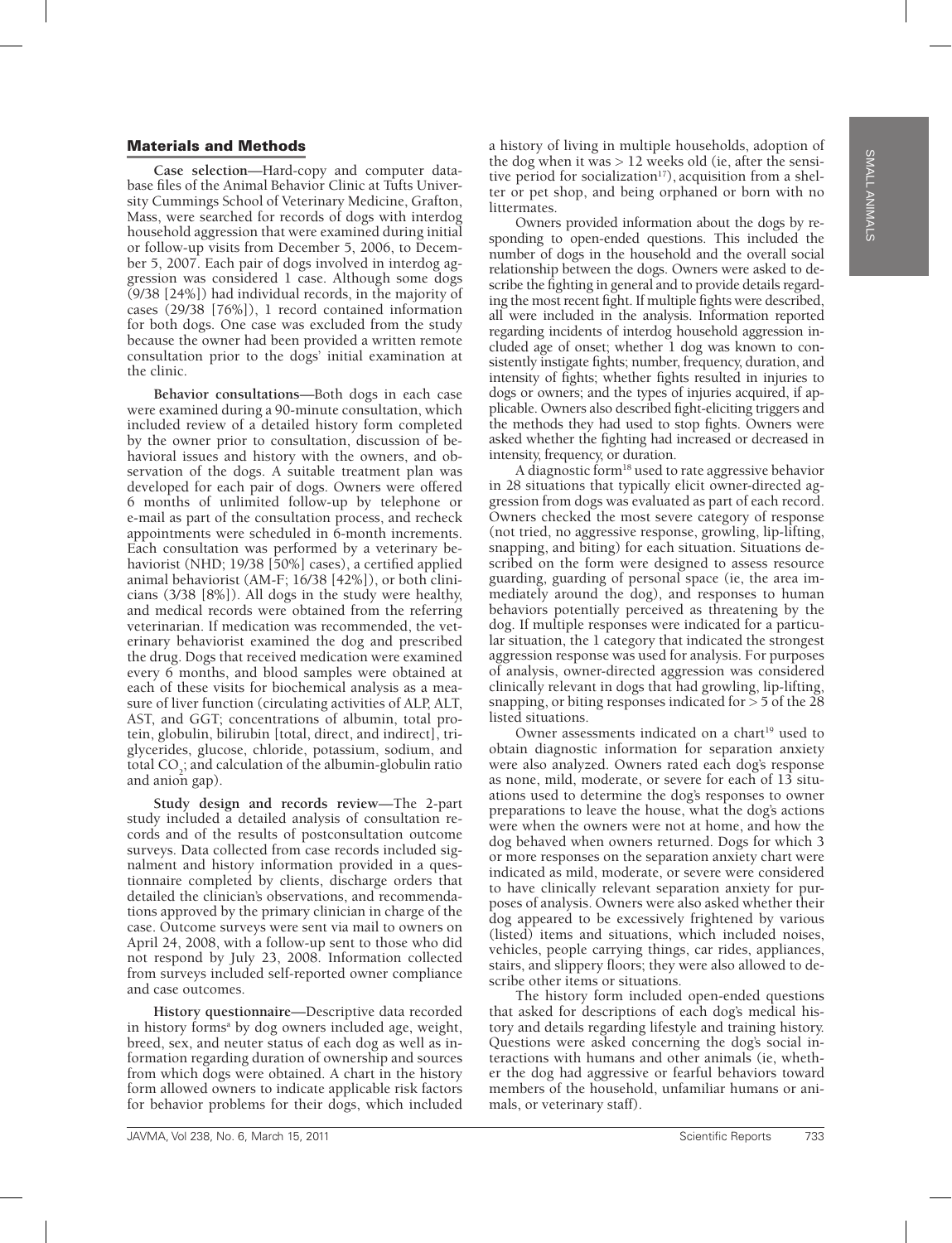Follow-up surveys—Follow-up surveys<sup>a</sup> that contained 28 questions were sent via mail to the owners of all dogs identified in the first part of the study to gain information on owner compliance and treatment outcome. Surveys were returned by owners 8 to 62 months after the initial consultation. Owners were asked how often fights had occurred between the dogs before and after consultation and what the triggers were for fights. Severity of fights was assessed by use of a scoring system modified from a 6-point bite assessment scale20 **(Appendix)**. Owners scored the dogs' bites on a scale of 1 to 6 (where  $1 =$  least severe and  $6 =$  most severe; a bite of this severity may have occurred once or multiple times), and the highest number recorded was subsequently analyzed. Owners were also asked open-ended questions regarding which treatment recommendations they had implemented and which they found to be most helpful. If medication was prescribed, the owner was asked to indicate the type of medication and the duration of time that it had been given. A 15-cm VAS was used to subjectively assess the amount of overall change in interdog household aggression from 0 (left end of the scale, which indicated that fighting was much worse) to 15 cm (right end of the scale, which indicated substantial improvement). A neutral response (ie, mark at 7.5 cm) represented no change. Owners were asked to place a mark anywhere on the line that indicated the amount of overall improvement or regression in the interdog household aggression problem, after considering the number, intensity, and duration of fights. Locations of marks on the lines were measured in centimeters to determine the perceived amount of change. A monetary incentive, which consisted of a \$50 discount for a recheck appointment, was offered for all owners who returned the follow-up survey. Investigators were aware of the sources of surveys at the time of evaluation.

**Statistical analysis**—Because it was assumed that the data were not normally distributed, nonparametric statistical tests were used to analyze the data, including medians with 95% CIs, Wilcoxon signed rank tests for 2 nonindependent groups, and McNemar  $\chi^2$  analysis for matched pairs. For each record, 81 pieces of descriptive data were entered for analysis.

### Results

The records search revealed 38 cases of interdog household aggression for which dogs were evaluated during initial or recheck appointments from December 5, 2006, to December 5, 2007. All cases identified were analyzed for the study except for 1 case, which was excluded because the owner had been provided a remote consultation via e-mail from the Tufts Behavior Clinic before the initial clinical evaluation was performed at the hospital. Dogs that were examined during recheck appointments in the time frame of the study had first been evaluated between May 8, 2003, and July 12, 2006. All cases seen prior to 2007 were recheck appointments except for 1 case seen in late December 2006.

At the time of data collection, 25 of 38 (66%) cases involved a single consultation, 9 (24%) had a single consultation and 1 follow-up appointment, and 4

(11%) had 2 to 4 follow-up appointments. Of the cases that had follow-up appointments, 3 pairs of dogs were first evaluated between 2003 and 2005, and 7 were first evaluated in 2006; the remaining 3 cases had an initial consultation in 2007 with the follow-up appointment during the same year. In these cases, the original detailed history form and data from the clinician's discharge orders at the time of the initial appointment were entered for analysis, as well as recommendations made to clients at follow-up appointments.

Both dogs in each case were evaluated at the clinic and had information in the record, but not all information was available in the records for every dog. In cases where information was more complete for  $\tilde{1}$  dog, this was typically for the instigator of the fights.

**Ancillary diagnoses**—There were ancillary behavioral diagnoses made by clinicians for 1 or both dogs at the time of the behavioral consultation in 16 of 38 (42%) cases. These included owner-directed aggression, generalized anxiety, hyperactivity, poor self-control, excessive barking, fear aggression toward humans, separation anxiety, fear aggression toward unfamiliar dogs, redirected aggression, urine marking, predatory aggression, and fear of humans. Because medical histories on the questionnaires were provided by the owners and not all were complete, other medical history was not analyzed further.

**Breed, weight, sex, and neuter status**—On the basis of owner descriptions, dogs in the study were grouped according to AKC breed group definitions. Most (56/76 [74%]) dogs in the study were purebred. All AKC breed groups were represented in the study as follows: sporting  $(n = 14)$ , hound  $(12)$ , working  $(9)$ , herding  $(8)$ , terrier  $(6)$ , toy  $(5)$ , and nonsporting  $(2)$ . Three dogs were of breeds not recognized by the AKC, and 12 were of mixed breeds. Breeds of 5 dogs in the study were unknown. Pairs of dogs that fought with each other were of the same breed in 38 of 76 (50%) cases and were related to each other in 6 of 38 (16%) cases.

Dogs ranged in weight from 3.2 to 75.0 kg (7 to 165 lb; median,  $23 \text{ kg}$  [51 lb]; n = 47 dogs). Pairs of dogs that fought with each other were females in 18 of 38  $(47%)$ cases, males in 12 of 38 (32%) cases, and both sexes in 8 of 38 (21%) cases. Overall, female dogs were involved in 26 of 38 (68%) interdog household aggression cases. Neuter status was available for 70 of 76 (92%) dogs, and of these, 67 (96%) were neutered (1 female and 2 males were sexually intact). Both sexually intact males in the study were in the same household, and the sexually intact female lived with a spayed female.

**Age of onset**—Median age of dogs at the time of the initial consultation was  $5\bar{1}$  months (95% CI, 39 to 60 months;  $n = 75$  dogs). Median age of dogs at onset of interdog household aggression was 36 months (95% CI, 15 to 42 months;  $n = 33$  dogs).

**Number of dogs in household—**The median number of dogs in each household was 2 (range, 2 to 5; n = 36 cases). The dogs involved in interdog household aggression were the only dogs in the home in 21 of 38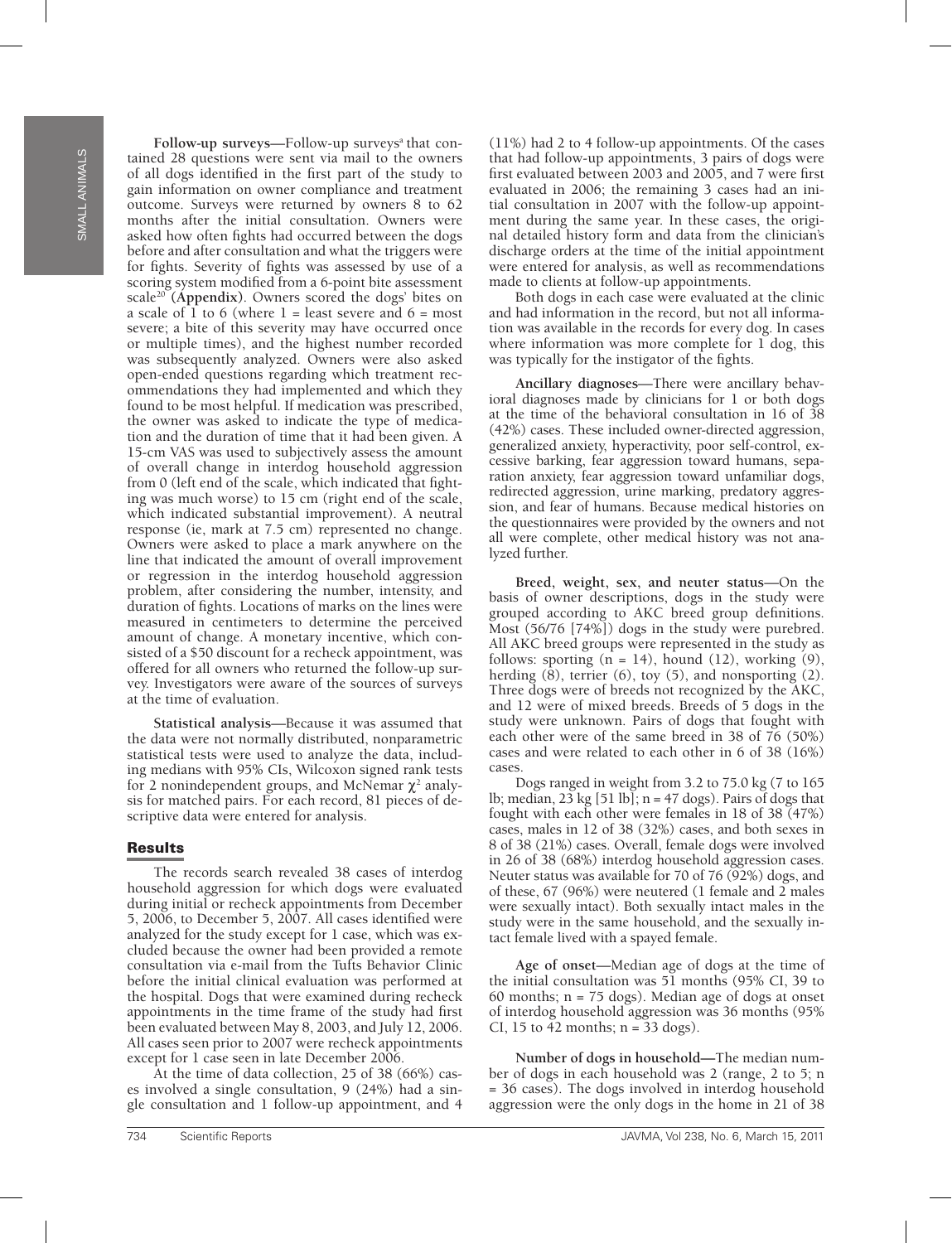(55%) cases. In a small number of cases, other dogs in the household had been in fights with one of the pair involved in the interdog household aggression, but this had only happened rarely.

**Instigators and recipients of aggression**—Instigators and recipients of aggression were clearly identified in 27 of 38 (71%) cases. Instigators were a newer addition to the household than were recipients in 19 of these 27 (70%) cases, and instigators were younger than the recipients of aggression in 20  $(74%)$  of these cases. At the time of initial consultation, the median age of instigators was 48 months (95% CI, 29 to 60 months;  $n = 26$ , and median age of recipients of aggression was 72 months (95% CI,  $\overline{41}$  to 84 months; 26). Complete records were available for 26 of 27 instigators of aggression and for 7 of 27 recipients; because of this disparity, statistical analysis of the differences between these groups could not be performed.

**Training and social relationships between dogs**— Some form of training (obedience training, agility classes, or flyball) had been provided for  $30$  of  $48$  (63%) dogs. Information was obtained from 28 of 38 owners regarding the overall relationship between dogs with interdog household aggression. Fifteen owners (54%) reported that their dogs were not compatible in general or appeared to ignore each other most of the time or that 1 dog seemed afraid of the other dog. Eleven owners (39%) reported that their dogs were compatible most of the time, and 2 owners (7%) reported that their dogs were sometimes compatible.

**Fight-eliciting triggers**—The most commonly reported triggers for fights between dogs with interdog household aggression were owner attention (16/35 [46%]), food (16/35 [46%]), excitement (11/35 [31%]), and found items or toys (9/35 [26%]). Other fight-eliciting triggers that were identified included changes in the home environment; 1 dog becoming weak or injured; loud or sudden noises; passing through doorways or sharing walkways; access to dog beds, furniture, or crates; confinement in tight spaces; and the presence of crowds or visitors.

**Duration, number, and frequency of fights**—The owner-estimated duration of fights ranged from 3 seconds to 30 minutes; however, further analysis was not performed because many owners reported that fights would have continued if they did not intervene. At the time of the initial assessment, the median total number of fights reported was  $4$  (95% CI, 3 to 5; n = 10). Further analysis of this variable was not performed because quantifiable information in the records was deemed insufficient.

Owners reported frequency of fights in 17 cases. Of these owners, 12 indicated that their dogs fought several times each week, and 5 reported that fights occurred  $\leq$  2 times monthly (range, 1/d to 1/y). Of 18 owners that reported the duration of intervals between fights, 10 indicated intervals of ≤ 1 week, 5 described intervals of 2 weeks to 1 month, and 3 reported that fights occurred 1 to 1.5 years apart. When asked if there had been a change in the frequency or intensity of fights prior to the initial consultation, 20 of 28 (72%) owners reported

that fights had become more frequent, more intense, or both (without a specified time frame); in 4 of 28 (14%) cases, no change in frequency was reported, and fights had become less frequent in 4 of  $28(14%)$  cases because owners had avoided triggers or kept their dogs separated for periods of time.

**Severity of fights**—The severity of fights described in preconsultation history forms ranged from no bites (eg, only growling and lunging) to those in which at least 1 of the dogs received substantial injuries and might have been killed. Injuries to dogs described by owners included scratches, lacerations, lost teeth, puncture wounds, and severe ocular trauma; some injuries required surgical repair and some infections were reported. Owners indicated that veterinary medical treatment was needed for 1 or both dogs after a fight in 15 of 30 (50%) cases, and in 6 (40%) of these cases, 1 or both dogs had required veterinary treatment after > 1 fight. Owners reported that they required medical treatment themselves at least once after attempting to intercede in fights in 3 of 30 (10%) cases.

**Methods used to manage and prevent fights**— Information was available regarding preconsultation management and prevention of dogfights for 35 of 38 cases. Methods owners reported they had used to manage fights prior to the initial consultation included nonintervention, physically separating the dogs (ie, pulling them away from each other during fights), keeping 1 dog leashed, throwing blankets to separate the dogs, giving obedience commands, muzzling 1 or both dogs, and aversive methods (eg, citronella spray, water spray, or shock collars) or responses (eg, striking, shouting, or physically forcing a dog down on its side or back). Nineteen of 35 (54%) owners reported physically separating the dogs from each other during fights, 18 (51%) indicated that aversive methods or responses were used, and 8 (23%) used obedience commands to attempt intervention. Fifteen of 36 (42%) owners that responded to the question of whether fights could be interrupted without physically intervening replied that they could not; 18 (50%) reported it was very difficult to interrupt fights or that they had to physically pull the dogs away from each other. Owners could usually interrupt fights without physically intervening in 3 of 36 (8%) cases.

Methods used to prevent fights between the dogs prior to consultation included avoidance of triggers, praising the dogs for nonaggressive behavior when together, giving consistent preference to 1 dog in terms of priority access to resources, isolation for short periods of time in response to undesired or aggressive behavior, crating 1 or both dogs, and keeping the dogs separated in the household. Nine of 35 (26%) owners kept the dogs separated in their households as a method of fight prevention.

**Risk factors for behavior problems**—Of 51 dogs in the study for which these data were available,  $21$  (41%) were reported to have lived in multiple households, 20  $(39%)$  were  $\geq 12$  weeks of age when adopted, 17 (33%) were acquired from pet shelters, 8 (16%) were acquired from pet shops, and 3 (6%) were orphaned or had no littermates. These data were not statistically analyzed because of the lack of a control population for comparison.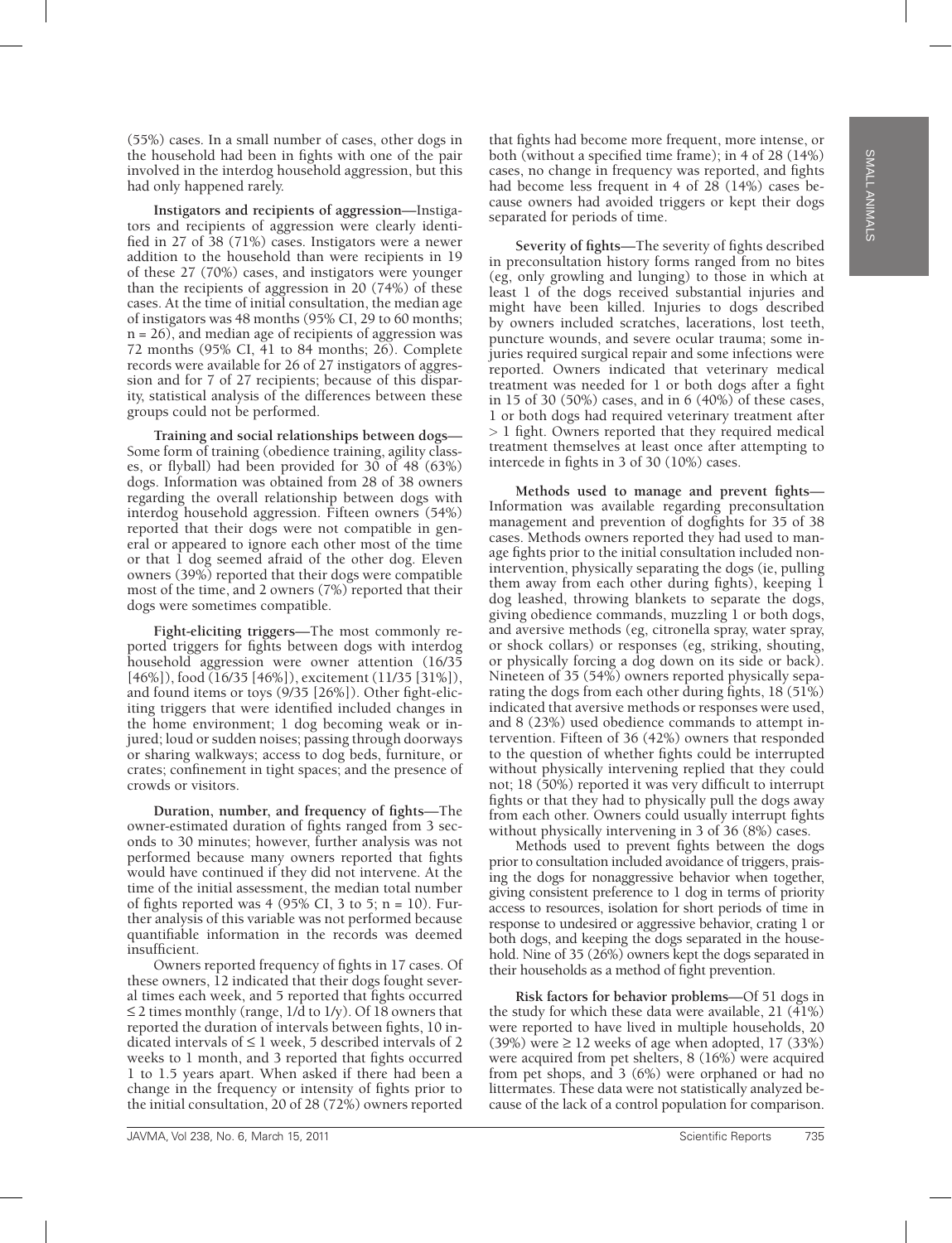**Comorbid behavior problems related to social interactions**—Dogs in the study were assessed for problems with social interactions involving aggressive or fearful behaviors on the basis of owners' reports. Of 48 dogs in the study for which these data were reported, 19 (40%) were reported to act aggressively toward unfamiliar dogs, 13 (27%) had some type of aggressive behavior toward human members of the household, 13 (27%) had aggressive behavior toward unfamiliar humans, and 3  $(6%)$  had aggressive behavior toward humans at the referring veterinarian's office. Fearful behaviors were reported for 17 of 48 (35%) dogs when unfamiliar humans were encountered, for 15 of 48 (31%) when the veterinarian's office was visited, and for 11 of 48 (23%) when unfamiliar dogs were encountered. No dogs were reported to act fearful of human members in the household.

**Owner-directed aggression, separation anxiety, and other behavioral diagnoses**—Owners completed diagnostic charts for owner-directed aggression and separation anxiety for 44 dogs in the study; of these, 9 (20%) had a clinical diagnosis of owner-directed aggression, and 22 (50%) were considered to have clinically relevant separation anxiety. Twenty-three of 76 (30%) dogs in the study were determined to have phobias or severe anxiety. Phobias were triggered by noises in 20 of these 23 (87%) dogs; 1 dog had a phobia regarding insects, and 2 dogs each had a diagnosis of generalized anxiety.

**Treatment recommendations**—Recommendations most commonly made to owners of dogs involved in interdog household aggression cases included giving 1 dog priority access to resources (36/38 [95%] cases) and implementation of a nothing-in-life-is-free program for 1 or both dogs (32/38 [84%]). Use of a head collar, trailing leash, or both to improve physical control of 1 or both dogs (30/38 [79%]); psychotropic medication for 1 or both dogs (30/38 [79%]); obedience training to improve the dogs' responses to commands (27/38 [71%]); and avoidance of triggers for fights (23/38 [61%]) were also recommended to most owners.

Instructions for giving 1 dog priority access to resources included consistently providing this dog with the first and best resources. Owners were told to attend to this dog after a fight and give this dog praise in front of the other dog. The dog chosen to be supported (ie, to receive first and best access to resources) was determined by 1 of the 2 investigators (NHD or AM-F) after consideration of many factors including each dog's temperament, level of independence, and presence of any comorbid fear- or anxiety-related conditions. In most cases for which this treatment was recommended, clinicians advised use of a senior support program (32/36 [89%] cases) in which the older dog of the pair (30/32 [94%] cases) or the dog that had lived in the household for the greatest amount of time (2/32 [6%]) was chosen to receive support. The younger or newer dog in the household was recommended to receive this support at a later time in 4 of 32 (13%) cases in which the senior support program was initially implemented. Neither dog was chosen to receive priority access to resources in 2 of 38 (5%) cases; the dogs were siblings in 1 of

these cases, and dogs in the remaining case were of the same age and had been obtained at the same time.

Owners were instructed to implement a nonconfrontational nothing-in-life-is-free program in which 1 or both dogs were required to work for resources, attention-seeking behavior was to be ignored, and owners were to initiate and terminate interactions with the dogs in 32 of 38 (84%) cases. Medication was prescribed by the veterinary behaviorist (NHD) for 1 or both dogs in 30 of 38 (79%) cases in which underlying anxiety was thought to contribute to reactivity or aggression. The most frequently prescribed medication was fluoxetine. Owners were advised on how to avoid and eliminate fight-eliciting triggers. Owners were also instructed on methods to safely intervene or break up fights. A head collar was recommended and fitted for the fight instigator or for both dogs in 30 of 38 (79%) cases.

Nonpunitive, positively reinforced training methods were recommended to owners in 27 of 38 (71%) cases. Other recommendations included feeding a preservative-free, low-protein diet; increasing the amount of exercise the dogs received; implementing independence training; and, in severe cases, separating and reintroducing the dogs.

**Follow-up survey responses and analysis**—Twentyfive of 38 (66%) owners completed and returned follow-up surveys regarding the outcome of treatment for interdog household aggression. Surveys were returned a median of 15 months (range, 8 to 62 months) after the initial consultation.

Owners that returned outcome surveys reported that presence of a human member of the household was a fight-eliciting trigger in 14 of 25 (56%) cases. Both dogs passing through doorways simultaneously were a trigger in 9 of 25 (36%) cases.

Six of 20 (30%) owners reported that they did not leave their dogs together unsupervised. Of those that did leave the dogs alone together and could state with certainty whether fights occurred in this situation, 13 of 14 reported that their dogs did not fight when left alone together. Owners were asked whether there had been a change after the consultation in which dog instigated the majority of fights, and 15 of 16 owners indicated that there was no change.

Data obtained from the survey regarding the frequency of fights before and after consultation were transformed into number of fights that occurred each month. Dogs for which the survey was returned  $(n = 19)$ cases) had a median of 4 fights/month (95% CI, 0 to 10) prior to consultation and  $\leq 1$  fight/month (median, 0.4 fights/mo [95% CI, 0 to 1]) after consultation. Results of a Wilcoxon matched pairs signed rank test indicated that the frequency of fights declined significantly (*P* = 0.001) after consultation.

Twelve of 25 (48%) survey respondents reported that prior to consultation, 1 or both of their dogs required veterinary treatment as a result of injuries incurred from fights. After consultation, 4 of 22 (18%) owners reported that 1 or both of their dogs required veterinary treatment as a result of injuries incurred from fights. However, results of a McNemar  $\chi^2$  analysis for matched pairs did not meet the criteria for significance  $(P = 0.05)$ .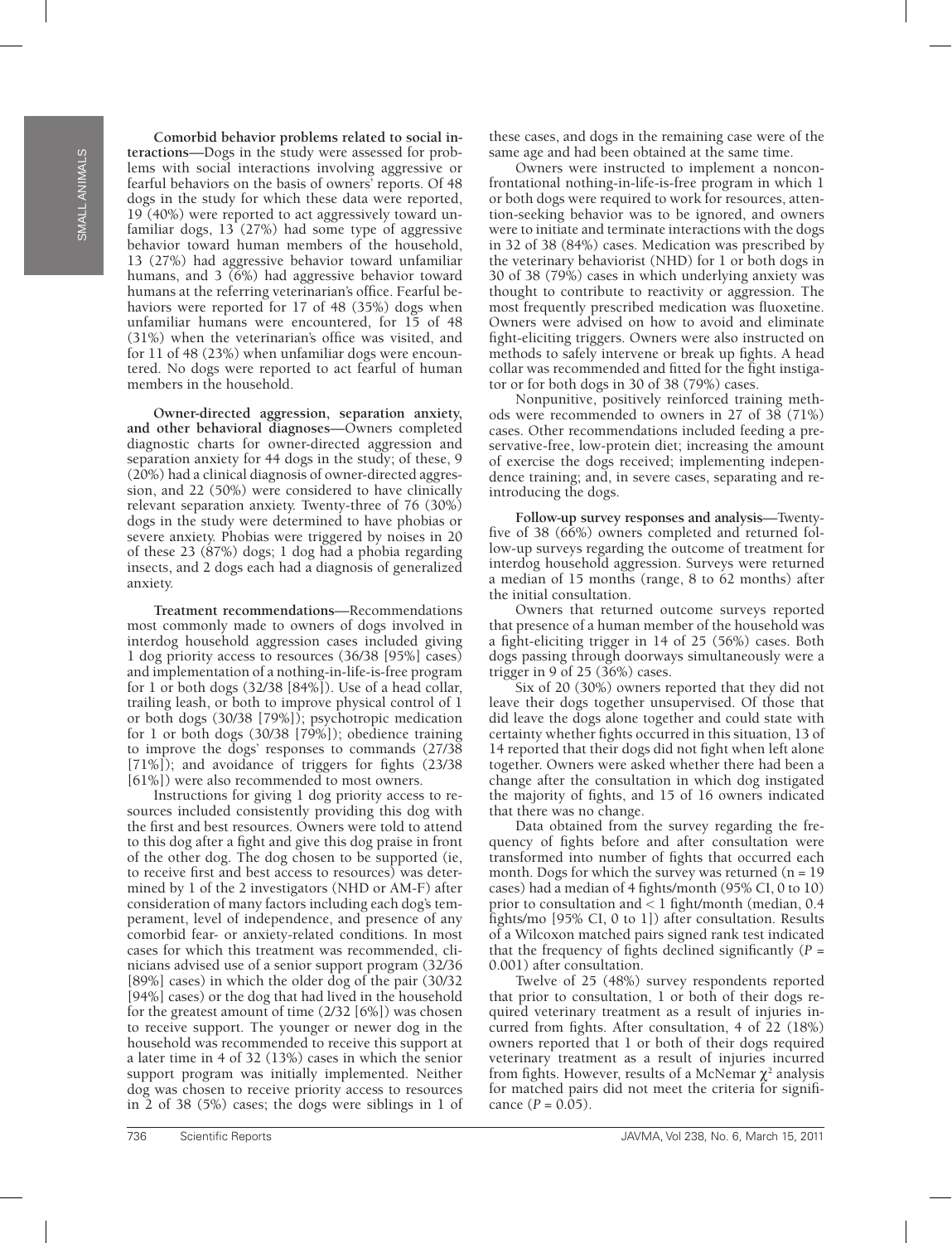The median score for severity of fights prior to consultation (determined by use of a modified 6-point bite assessment scale) was  $3(95\% \text{ CI}, 2 \text{ to } 3; \text{ n} = 25)$ . The median severity score after consultation was 2 (95% CI, 1 to 2;  $n = 25$ ). Results of a Wilcoxon matched pairs signed rank test indicated that fights were significantly (*P* < 0.001) less severe after consultation.

**Overall change in aggressive behaviors**—The VAS scores indicative of the overall change in the interdog household aggression problem were measured in centimeters from the center (7.5 cm; indicative of no change), and median values were determined. None of the 24 respondents indicated that the problem had worsened after consultation. The 15-cm mark was accepted as 100% improvement; a median overall improvement of 69% was indicated by owners (95% CI, 46% to 93%). Owners reported some amount of improvement in 23 of 24 (96%) cases, and the minimum improvement reported was 15% better than no change. When owners were asked to estimate the interval of time between the initial consultation and a noticeable improvement in the aggression problem, the median response was 5.2 weeks  $(95\% \text{ CI}, 2 \text{ to } 13 \text{ weeks}; n = 12)$ responses). Owners of dogs from 2 of 3 cases that were first assessed between 2003 and 2005 returned surveys for this part of the study; 1 owner indicated a 70% overall improvement, and the other indicated a 21% overall improvement. Owners reported a 72% overall improvement in cases in which 2 male dogs were fighting (n = 7), a 75% overall improvement in cases in which a male and female dog were fighting (5), and a 57% overall improvement in cases in which 2 female dogs were fighting (11).

Owners who implemented a nothing-in-life-is-free program for their dogs  $(n = 15)$  indicated an 89% improvement from no change on the VAS, whereas owners who were not advised to implement the program or chose not to do so (8) indicated a 28% improvement. Owners who implemented a senior support program (18) indicated a 67% improvement from no change on the VAS.

In cases in which medication was prescribed for both dogs  $(n = 8)$ , owners indicated a 57% improvement from no change on the VAS, and in cases where medication was prescribed for only 1 dog (12), an 88% improvement was indicated; in cases in which no medication was prescribed (3), a 91% improvement was indicated.

**Negative outcomes**—Two of 25 (8%) survey respondents reported that their dogs were living separately in their households all of the time prior to the initial consultation (median duration, 4.3 months), and 3 of 24 (13%) owners reported that their dogs were living separately after consultation (median duration, 4.2 years). One of the dogs had been placed in a different household by the owner because of the interdog household aggression problem in 1 of 24 (4%) cases. None of the dogs in the study were euthanized because of interdog household aggression; however, 1 dog was euthanized for another behavior problem.

**Self-reported owner compliance**—Clients had been offered 6 months of unlimited follow-up via telephone

or e-mail as part of the consultation process; 20 of 25 (80%) survey respondents indicated that they had used 1 or both of these options. Owners were asked to report the treatment recommendations that they implemented for their dogs; the treatments most commonly implemented were psychotropic medication (21/24 [88%]), giving 1 dog priority access to resources (19/24 [79%]), a nothing-in-life-is-free program (15/24 [63%]), use of a head collar for 1 or both dogs (12/24 [50%]), increased exercise (12/24 [50%]), and keeping the dogs separated and gradually reintroducing them (11/24 [46%]).

**Helpful recommendations**—Owners were asked which clinician recommendations they found most helpful. They reported that the most useful recommendations were medication (15/23 [65%]), implementing a nothing-in-life-is-free program (11/23 [48%]), giving 1 dog priority access to resources (11/23 [48%]), use of a head collar for 1 or both dogs (5/23 [22%]), and keeping the dogs separated and gradually reintroducing them (6/23 [26%]).

**Medication**—Survey respondents indicated that psychotropic medication had been prescribed for 1 or both dogs in 22 of 25 (88%) cases. Prescribed medications included fluoxetine, paroxetine, amitriptyline, sertraline, and buspirone. One dog received medication in 14 of 22 (64%) cases, and both dogs received medication in 8 of 22 (36%) cases. Fluoxetine was prescribed for 25 of 30 (83%) dogs that received medication. In 2 cases, the medication was changed because of poor results or adverse effects associated with the first drug administered. At the time of survey administration, 20 of 22 (91%) owners were still administering psychotropic medication to their dogs, and the median duration of this treatment was 17 months (95% CI, 10 to 24 months).

### **Discussion**

A study of free-ranging dogs found that agonistic interactions among group members were scarce and communication was subtle; aggression was typically in the form of threats by means of growling and snarling, and chasing and severe fighting behaviors were not observed.21 A household environment induces physical restrictions and limitations on dogs that can contribute to the development of interdog household aggression (ie, a dog cannot leave). Limited resources in a household can cause them to have a higher value, which may result in tension between cohabiting dogs.<sup>8</sup>

Owner attention and intervention can be integral in interdog household aggression problems, and 13 of 14 owners that responded in follow-up surveys in the present study reported that their dogs did not fight when left alone together, indicating that most of these cases likely involved alliance aggression. Dogs are also sensitive to inequity of reward, and if an owner provides differential treatment, dogs will recognize this.<sup>11</sup> More resources are available when an owner is present; thus, the simple presence of the owner may not be the sole trigger that elicits the fight, although the owner's attention is a resource worth competing over.

The results of the study reported here concur with those of previous studies<sup>1,22,23</sup> that indicated interdog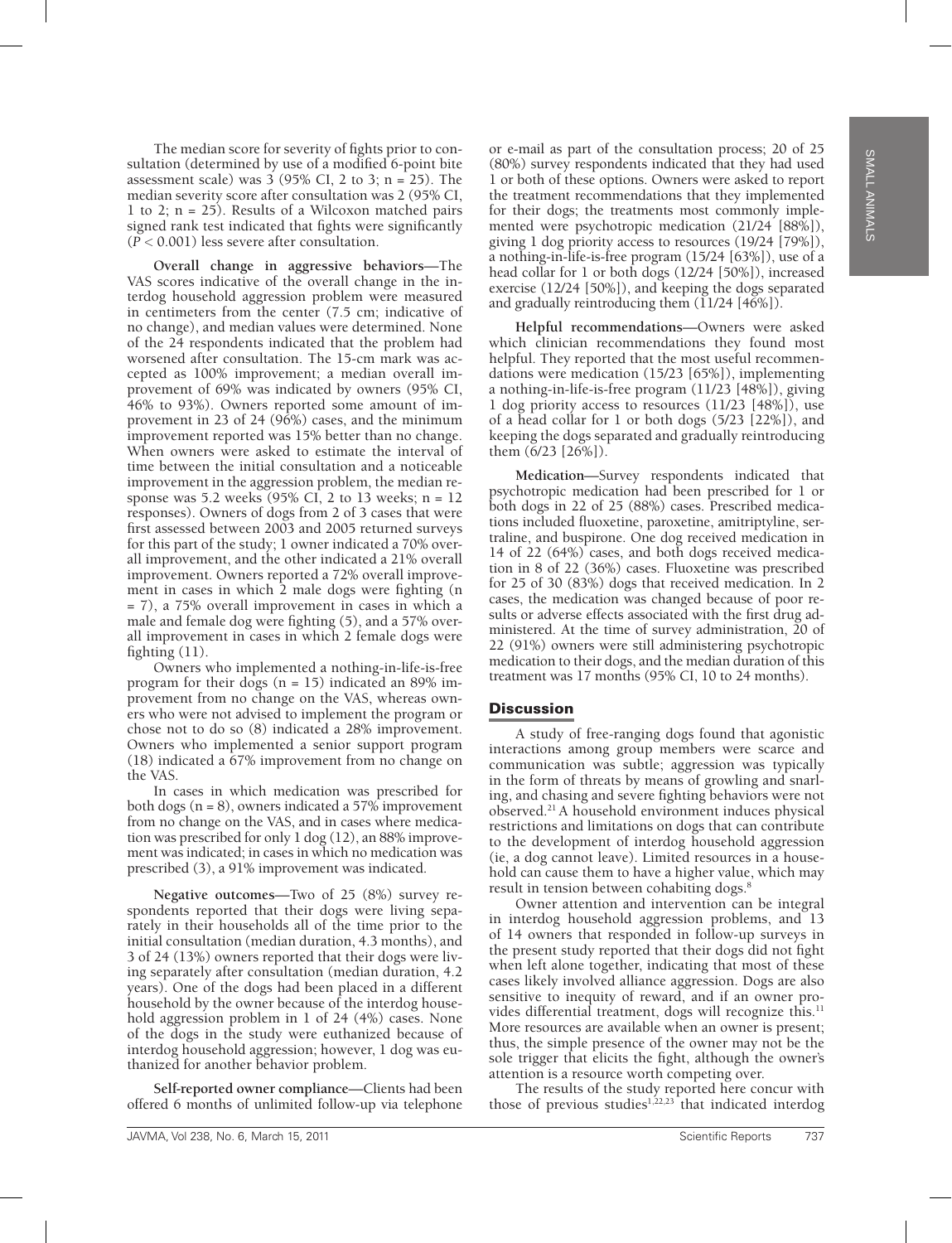household aggression is more common between dogs of the same sex and that female-female pairs are most often affected. In the present study, responses from owners that returned the follow-up survey indicated a 72% overall improvement in cases in which 2 male dogs were fighting  $(n = 7)$ , a 75% overall improvement in cases in which a male and female dog were fighting (5), and a 57% overall improvement in cases in which 2 female dogs were fighting (11). Sherman et al<sup>1</sup> reported that fights among female dogs tended to be the most intense, but outcome results in that study indicated that female-female pairs did not have worse behavioral outcomes than those of other sex combinations. It has been suggested that an owner can reduce the risk of having an interdog household aggression problem by means of adding a male dog to the household.<sup>1</sup> Results of the present study revealed that the median age of onset of interdog household aggression is 36 months, which is approximately the time that dogs reach social maturity and develop the confidence to use aggression to control a situation in which they are uncomfortable.

According to the findings of Sherman et al<sup>1</sup> and of the present study, approximately half of all cases of interdog household aggression involve dogs of the same breed. Emotional responses, physiologic and behavioral arousal, and the tendency toward aggression vary among dog breeds.<sup>17,24,25</sup> Dogs of the same breed may be similarly motivated for particular resources or perceive value in the same resources, including time and attention from the owner, which is limited in the confines of a household. This may also be true for dogs of different breeds in the same household. These factors could lead to competition, stress, anxiety, and conflict.

Dogs involved in interdog household aggression cases in the study reported here were found to have several risk factors for behavior problems. Of 51 dogs for which the information was reported, 21 (41%) had lived in multiple households, 20 (39%) were adopted after the sensitive period for socialization<sup>17</sup> (ie, after 12 weeks of age),  $17$  (33%) were acquired from a shelter, 8 (16%) were acquired from pet shops, and 3 (6%) were orphaned or had no littermates. These dogs could have developed anxiety because of previous suboptimal life experiences. Factors such as these could result in a dog's not learning proper signals for communication with other dogs that could otherwise diffuse potentially agonistic situations. There is, however, evidence to suggest that animals raised in isolation are able to demonstrate normal social behavior when introduced to conspecifics several months later.<sup>26</sup> Dogs that have lived in multiple households could have anxiety about what to expect in their surroundings. Inconsistent interactions or lack of leadership in the current or a previous home could also worsen an already fragile situation. Unfortunately, we were unable to analyze differences between dogs with interdog household aggression and a control population, so it is unknown whether dogs in the present study had a higher percentage of these risks factors than did unaffected dogs.

Ancillary diagnoses had been determined for dogs in 16 of 38 (42%) interdog household aggression cases. Many dogs in the present study (22/44 [50%]) had some degree of separation anxiety. These dogs may

have formed a very strong attachment to their owners, which could be linked to the apparent prevalence of alliance aggression among dogs reported here. The unexpectedly high number of dogs with separation anxiety in our study may also be a reflection of generalized anxiety underlying the competitive aspects of interdog household aggression.

In agreement with the findings of another study, $1$ 9 of 44 (20%) dogs in the present study with interdog household aggression also had owner-directed aggression, indicating that a proportion of these dogs also have conflict with their owners and are confident using aggression to try to control situations in which they are uncomfortable. Of dogs in the present study, 19 of 48 (40%) had aggressive behavior toward unfamiliar dogs, and 11 of 48 (23%) had fearful behaviors toward unfamiliar dogs. These dogs may not have been properly socialized with other dogs or may have had previous negative learning experiences with other dogs, so some fights between household dogs could have been attributable to tension and difficulty in establishment of trust with a cohabiting dog. Other behavior problems involving fear and anxiety were also commonly reported. Of dogs in the study reported here, 13 of 48 (27%) had some aggressive behavior toward unfamiliar humans, and 17 of 48 (35%) were reported to have some fearful behavior around strangers. Twenty-three of 76 (30%) study dogs had phobias or generalized anxiety. One limitation of this retrospective study was that we were unable to perform statistical analysis for features of dogs categorized as instigators of aggression versus those categorized as recipients, which would have provided some interesting insight into this issue. Future studies should investigate differences between instigators and recipients in regard to risk factors, social interactions, aggression, or anxiety in other contexts.

The most commonly recommended treatments in the present study (ie, giving 1 dog priority access to resources, a nothing-in-life-is-free program, and psychotropic medications) were also rated most effective by survey respondents. The frequency and severity of fights decreased significantly after consultation; the number of cases in which veterinary medical treatment was needed as a result of injuries incurred during fights decreased by 30% after consultation. Owners reported some amount of improvement in the interdog household aggression problem in 96% (23/24) of cases, with a minimum improvement of 15% and a median 69% improvement over no change after consultation.

Sherman et al<sup>1</sup> reported some degree of improvement in 39 of 66 (59%) interdog household aggression cases; in that study, 27 of 66 (41%) owners reported that there was no change or that the situation had worsened. The most commonly recommended treatments in that study were systematic desensitization and counterconditioning methods, and owner compliance with these methods is often poor, $7$  which may explain the difference in outcomes between that study and the study reported here.

Survey respondents in cases in which a nothingin-life-is-free program was implemented reported an 89% improvement in interdog household aggression, whereas those who were not recommended to use the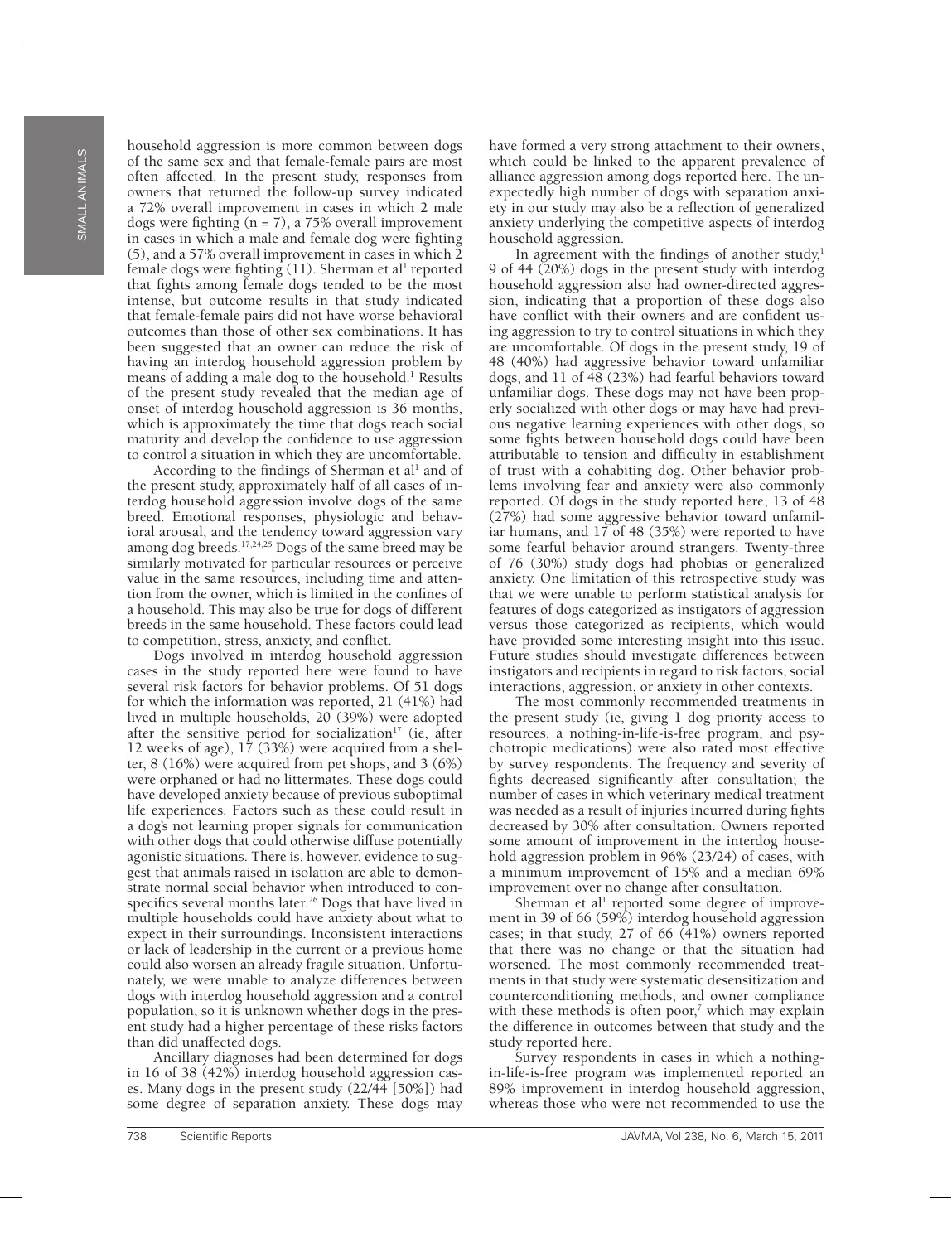program or chose not to do so reported only a 28% improvement. The nothing-in-life-is-free program used in the present study did not involve making the dog assume progressively more submissive postures to earn resources or exposure techniques, which some programs with the same name entail<sup>27</sup>; instead, it involved making owners interact with their dog in a cueresponse-reward format when valuable resources were present.24 This program provides structure and consistency in the household through enhanced communication and predictable social interactions around resources, which substantially reduces conflict and anxiety in the authors' clinical experience. Owners help dogs to learn appropriate behavior in this program by offering resources as rewards for desired behavior and by not rewarding inappropriate behavior. This program also improves the predictability of the cohabiting dogs' behaviors, which reduces conflict.

In the present study, a 67% improvement was reported for cases in which a senior support program (wherein the oldest dog in the house or the dog that was in the home first received priority access to resources) was implemented. The fact that the fight instigator was often the younger of the 2 dogs or a newer addition to the household could be the reason for the success of this program because that dog may be comparatively insecure and thus instigate conflict. In a study<sup>21</sup> of free-ranging dogs, adult males and females were not observed to have submissive behaviors toward juvenile dogs. Giving 1 dog priority access to resources reduces conflicts that result in aggressive behavior because it allows the dogs to successfully coexist in a household without the stress of living in an unpredictable environment.

It is important to be aware that dominance is a relative measure, rather than an absolute property of individuals, and dominance hierarchies among dogs are not absolute and strict.28–30 Pack structure is thought to be dynamic and marked by continuous change. It has been reported31 that dogs living in households may maintain several competitive hierarchies determined separately for each resource. It has also been suggested<sup>32</sup> that dogs have no real hierarchy but have preferences for different resources in the environment; however, the stability of the social structure is also a highly valued resource, and dogs may relinquish a resource to maintain social harmony.

Use of a nothing-in-life-is-free program and giving 1 dog priority access to resources may also initiate counterconditioning protocols for each dog. Dogs learn the order in which each will receive valuable resources, and the dog that receives a resource second must wait until the first dog has an opportunity to earn the resource. Also, both dogs may be asked to engage in a behavior such as sitting or lying down when a valuable resource is present, which could diffuse tension during situations that might have elicited fights in the past because the dogs must behave in a controlled manner and thus have more relaxed behavior around resources.

In the majority of cases of interdog household aggression in the present study, 1 or both dogs received psychotropic medication. The cases in which neither dog was prescribed medication were rated as having the most success, followed by cases in which 1 dog was prescribed medication; cases in which both dogs were prescribed medication were rated as having the least success. In cases in which medication was prescribed for 1 or both dogs, the fights were severe or there was reason to believe that underlying anxiety was severe enough to warrant pharmacological intervention. This type of medication would help to make these dogs less reactive and, ideally, less aggressive.

It has been reported<sup>24</sup> that most dogs that have a diagnosis of owner-directed aggression are not so-called dominant dogs with confident personalities. In agreement with the findings of the present study, those authors reported that aggressive dogs often act uncertain, fearful, or submissive in some situations but become aggressive when conflict arises. They suggested this may be attributable to inconsistent interactions that lead to a dog's inability to predict what will happen next. In dogs of the present study, giving 1 dog priority access to resources and enforcing a nothing-in-life-is-free program reduced conflict, likely because these methods provide consistency and predictability; the dog learns how to successfully behave in the environment in order to receive resources. Our study revealed that psychotropic medication, which may reduce a dog's reactivity to anxiety-eliciting triggers, was also an effective adjunctive treatment to reduce interdog household altercations attributed to lack of environmental or social predictability. In a typical household, dogs rely on their owners to provide everything they need, and owners themselves can become a resource to fight over. The findings of the present study indicate that interdog household aggression can be successfully treated and that consistency and predictability of social interactions are essential in resolving the issue.

a. Copies of forms are available on request from the corresponding author.

#### References

- 1. Sherman CK, Reisner IR, Taliaferro LA, et al. Characteristics, treatment, and outcome of 99 cases of aggression between dogs. *[Appl Anim Behav Sci](http://avmajournals.avma.org/action/showLinks?doi=10.2460%2Fjavma.238.6.731&crossref=10.1016%2F0168-1591%2895%2901013-0&citationId=p_2)* 1996;47:91–108.
- 2. McKeown D, Luescher AU. Canine competitive aggression: a clinical case of "sibling rivalry." *Can Vet J* 1988;29:395–396.
- 3. Overall KL. Animal behavior case of the month. Aggression between 2 pugs in a household. *J Am Vet Med Assoc* 1995;207:305–307.
- 4. Beaver BV. Clinical classification of canine aggression. *Appl Anim Ethol* 1983;10:35–43.
- 5. Dodman NH, Arrington D. Animal behavior case of the month. *[J Am Vet Med Assoc](http://avmajournals.avma.org/action/showLinks?doi=10.2460%2Fjavma.238.6.731&system=10.2460%2Fjavma.2000.217.1468&citationId=p_10)* 2000;217:1468–1472.
- 6. van Kerkhove W. A fresh look at the wolf-pack theory of companion-animal dog social behavior. *J Appl Anim Wel Sci* 2004;7: 279–285.
- 7. King T. Comment on van Kerkhove's commentary. *J Appl Anim Wel Sci* 2004;7:293–294.
- Mertens P. The concept of dominance and the treatment of aggression in multidog homes: a comment on van Kerkhove's commentary. *J Appl Anim Wel Sci* 2004;7:287–291.
- 9. Lindsay SR. *Handbook of applied dog behavior and training. Volume 2: etiology and assessment of behavior problems*. Ames, Iowa: Iowa State University Press, 2001.
- 10. Luescher A. Behavioral disorders. In: Ettinger SJ, Feldman EC, eds. *Textbook of veterinary internal medicine*. 6th ed. St Louis: WB Saunders Co, 2004;183–189.
- 11. Range F, Horn L, Virany Z, et al. The absence of reward induces inequity aversion in dogs. *Proc Natl Acad Sci U S A* 2009;106:340–345.